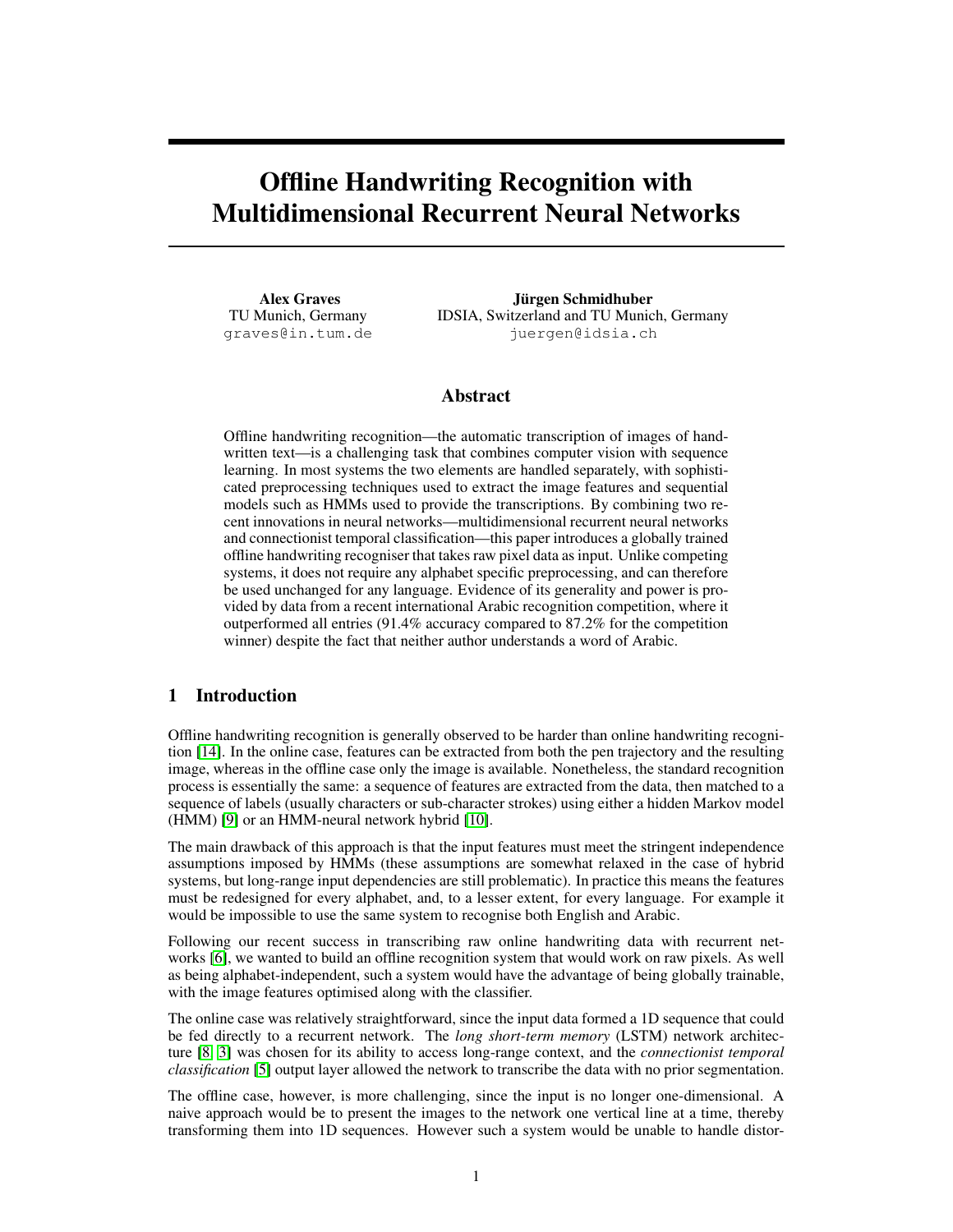

<span id="page-1-1"></span>Figure 1: Two dimensional MDRNN. The thick lines show connections to the current point  $(i, j)$ . The connections within the hidden layer plane are recurrent. The dashed lines show the scanning strips along which previous points were visited, starting at the top left corner.

tions along the vertical axis; for example the same image shifted up by one pixel would appear completely different. A more flexible solution is offered by *multidimensional recurrent neural networks* (MDRNNs) [\[7\]](#page-7-7). MDRNNs, which are a special case of directed acyclic graph networks [\[1\]](#page-7-8), generalise standard RNNs by providing recurrent connections along all spatio-temporal dimensions present in the data. These connections make MDRNNs robust to local distortions along any combination of input dimensions (e.g. image rotations and shears, which mix vertical and horizontal displacements) and allow them to model multidimensional context in a flexible way. We use multidimensional LSTM because it is able to access long-range context.

The problem remains, though, of how to transform two-dimensional images into one-dimensional label sequences. Our solution is to pass the data through a hierarchy of MDRNN layers, with blocks of activations gathered together after each level. The heights of the blocks are chosen to incrementally collapse the 2D images onto 1D sequences, which can then be labelled by the output layer. Such hierarchical structures are common in computer vision [\[15\]](#page-7-9), because they allow complex features to be built up in stages. In particular our multilayered structure is similar to that used by convolution networks [\[11\]](#page-7-10), although it should be noted that because convolution networks are not recurrent, they cannot be used for cursive handwriting recognition without presegmented inputs.

The method is described in detail in Section [2,](#page-1-0) experimental results are given in Section [3,](#page-5-0) and conclusions and directions for future work are given in Section [4.](#page-7-11)

## <span id="page-1-0"></span>2 Method

The three components of our recognition system are: (1) multidimensional recurrent neural networks, and multidimensional LSTM in particular; (2) the connectionist temporal classification output layer; and (3) the hierarchical structure. In what follows we describe each component in turn, then show how they fit together to form a complete system. For a more detailed description of (1) and (2) we refer the reader to [\[4\]](#page-7-12)

## 2.1 Multidimensional Recurrent Neural Networks

The basic idea of multidimensional recurrent neural networks (MDRNNs) [\[7\]](#page-7-7) is to replace the single recurrent connection found in standard recurrent networks with as many connections as there are spatio-temporal dimensions in the data. These connections allow the network to create a flexible internal representation of surrounding context, which is robust to localised distortions.

An MDRNN hidden layer scans through the input in 1D strips, storing its activations in a buffer. The strips are ordered in such a way that at every point the layer has already visited the points one step back along every dimension. The hidden activations at these previous points are fed to the current point through recurrent connections, along with the input. The 2D case is illustrated in Fig. [1.](#page-1-1)

One such layer is sufficient to give the network access to all context against the direction of scanning from the current point (e.g. to the top and left of  $(i, j)$  in Fig. [1\)](#page-1-1). However we usually want surrounding context in all directions. The same problem exists in 1D networks, where it is often useful to have information about the future as well as the past. The canonical 1D solution is bidi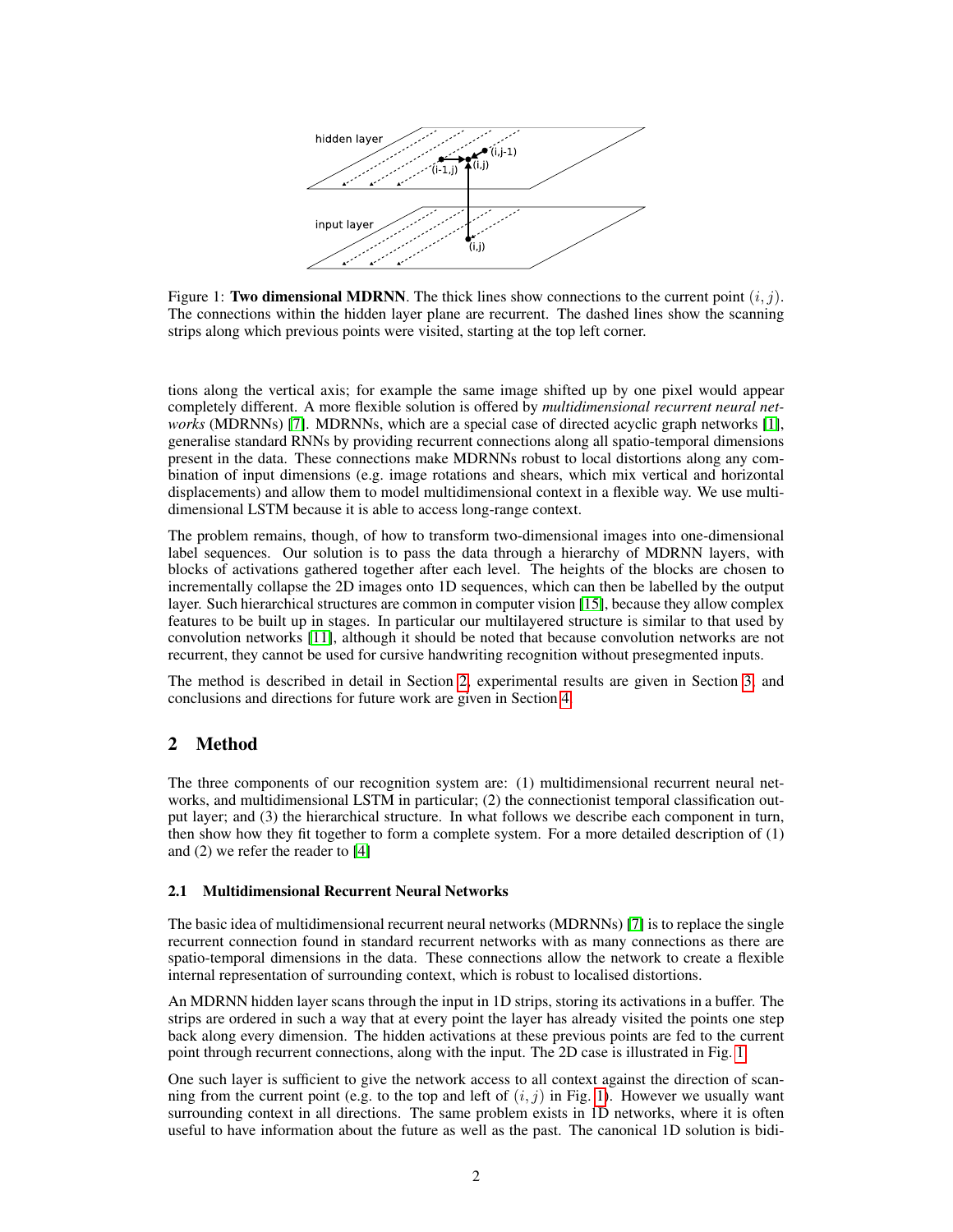rectional recurrent networks [\[16\]](#page-7-13), where two separate hidden layers scan through the input forwards and backwards. The generalisation of bidirectional networks to n dimensions requires  $2^n$  hidden layers, starting in every corner of the  $n$  dimensional hypercube and scanning in opposite directions. For example, a 2D network has four layers, one starting in the top left and scanning down and right, one starting in the bottom left and scanning up and right, etc. All the hidden layers are connected to a single output layer, which therefore receives information about all surrounding context.

The error gradient of an MDRNN can be calculated with an n-dimensional extension of backpropagation through time. As in the 1D case, the data is processed in the reverse order of the forward pass, with each hidden layer receiving both the output derivatives and its own n 'future' derivatives at every timestep.

Let  $a_j^{\mathbf{p}}$  and  $b_j^{\mathbf{p}}$  be respectively the input and activation of unit j at point  $\mathbf{p} = (p_1, \ldots, p_n)$  in an ndimensional input sequence x with dimensions  $(D_1, \ldots, D_n)$ . Let  $\mathbf{p}_d^- = (p_1, \ldots, p_d - 1, \ldots, p_n)$ and  $\mathbf{p}_d^+ = (p_1, \dots, p_d + 1, \dots, p_n)$ . Let  $w_{ij}$  and  $w_{ij}^d$  be respectively the weight of the feedforward connection from unit i to unit j and the recurrent connection from i to j along dimension d. Let  $\theta_h$ be the activation function of hidden unit  $h$ , and for some unit j and some differentiable objective function O let  $\delta_j^{\mathbf{p}} = \frac{\partial O}{\partial a_j^{\mathbf{p}}}$ . Then the forward and backward equations for an n-dimensional MDRNN with  $I$  input units,  $K$  output units, and  $H$  hidden summation units are as follows:

#### Forward Pass

Backward Pass

$$
a_h^{\mathbf{p}} = \sum_{i=1}^I x_i^{\mathbf{p}} w_{ih} + \sum_{\substack{d=1 \\ p_d > 0}}^n \sum_{\hat{h}=1}^H b_{\hat{h}}^{\mathbf{p}_d^-} w_{\hat{h}h}^d \qquad \qquad \delta_h^{\mathbf{p}} = \theta'_h(a_h^{\mathbf{p}}) \left( \sum_{k=1}^K \delta_k^{\mathbf{p}} w_{hk} + \sum_{\substack{d=1 \\ p_d < D_d-1}}^n \sum_{\hat{h}=1}^H \delta_{\hat{h}}^{\mathbf{p}_d^+} w_{\hat{h} \hat{h}}^d \right)
$$

#### 2.1.1 Multidimensional LSTM

Long Short-Term Memory (LSTM) [\[8,](#page-7-4) [3\]](#page-7-5) is an RNN architecture designed for data with long-range interdependencies. An LSTM layer consists of recurrently connected 'memory cells', whose activations are controlled by three multiplicative gate units: the input gate, forget gate and output gate. The gates allows the cells to store and retrieve information over time, giving them access to long-range context.

The standard formulation of LSTM is explicitly one-dimensional, since each cell contains a single recurrent connection, whose activation is controlled by a single forget gate. However we can extend this to n dimensions by using instead n recurrent connections (one for each of the cell's previous states along every dimension) with  $n$  forget gates.

Consider an MDLSTM memory cell in a hidden layer of  $H$  cells, connected to  $I$  input units and  $K$ output units. The subscripts c,  $\iota$ ,  $\phi$  and  $\omega$  refer to the cell, input gate, forget gate and output gate respectively.  $b_h^{\bf p}$  is the output of cell h in the hidden layer at point **p** in the input sequence, and  $s_c^{\bf p}$  is the *state* of cell c at p.  $f_1$  is the activation function of the gates, and  $f_2$  and  $f_3$  are respectively the cell input and output activation functions. The suffix  $\phi$ , d denotes the forget gate corresponding to recurrent connection d. The input gate  $\iota$  is connected to previous cell c along all dimensions with the same weight ( $w_{c}(w_{c})$ ) whereas the forget gates are connected to cell c with a separate weight  $w_{c(φ,d)}$ for each dimension d. Then the forward and backward equations are as follows:

#### Forward Pass

 $\lambda$ 

$$
\underline{\text{Input Gate:}} \quad b_{\iota}^{\mathbf{p}} = f_1 \left( \sum_{i=1}^{I} x_i^{\mathbf{p}} w_{i\iota} + \sum_{\substack{d=1:\\p_d>0}}^{n} \left( w_{c\iota} s_c^{\mathbf{p}_d^-} + \sum_{h=1}^{H} b_h^{\mathbf{p}_d^-} w_{h\iota}^d \right) \right)
$$
\n
$$
\underline{\text{forget Gate:}} \quad b_{\phi,d}^{\mathbf{p}} = f_1 \left( \sum_{i=1}^{I} x_i^{\mathbf{p}} w_{i(\phi,d)} + \sum_{\substack{d'=1:\\p_{d'}>0}}^{n} \sum_{h=1}^{H} b_h^{\mathbf{p}_d^-} w_{h(\phi,d)}^{d'} + \begin{cases} w_{c(\phi,d)} s_c^{\mathbf{p}_d^-} \text{ if } p_d > 0\\ 0 \text{ otherwise} \end{cases} \right)
$$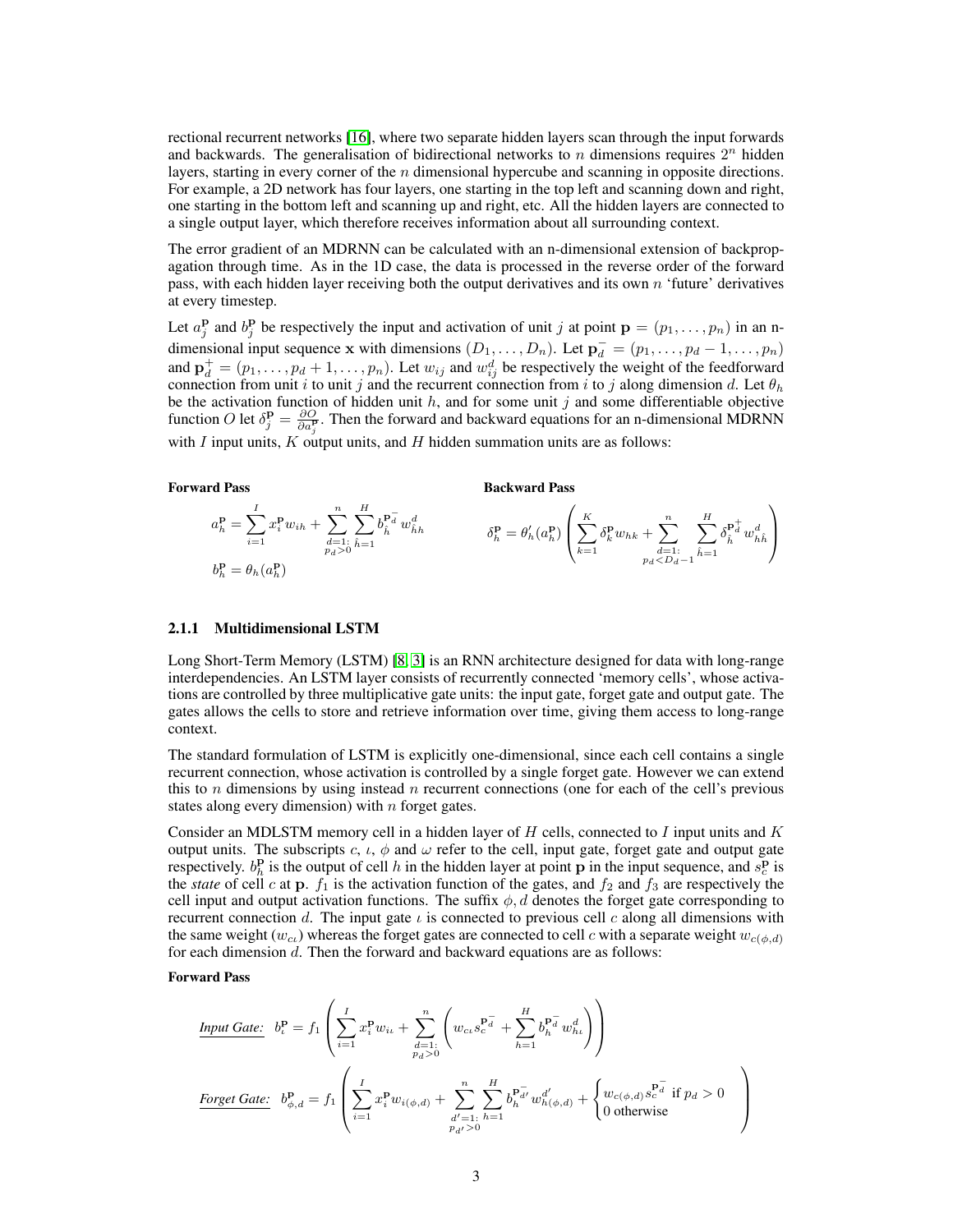$$
\underline{Cell:} \quad a_c^{\mathbf{p}} = \sum_{i=1}^{I} x_i^{\mathbf{p}} w_{ic} + \sum_{\substack{d=1 \ i \neq j}}^{n} \sum_{h=1}^{H} b_h^{\mathbf{p}_d^-} w_{hc}^d \qquad \underline{State:} \quad s_c^{\mathbf{p}} = b_c^{\mathbf{p}} f_2(a_c^{\mathbf{p}}) + \sum_{\substack{d=1 \ i \neq j}}^{n} s_c^{\mathbf{p}_d^-} b_{\phi,d}^{\mathbf{p}} \n\underline{Output Gate:} \quad b_{\omega}^{\mathbf{p}} = f_1 \left( \sum_{i=1}^{I} x_i^{\mathbf{p}} w_{i\omega} + \sum_{\substack{d=1 \ i \neq j}}^{n} \sum_{h=1}^{H} b_h^{\mathbf{p}_d^-} w_{h\omega}^d + w_{c\omega} s_c^{\mathbf{p}} \right) \n\underline{Cell Output:} \quad b_c^{\mathbf{p}} = b_{\omega}^{\mathbf{p}} f_3(s_c^{\mathbf{p}})
$$

Backward Pass

Cell Output: 
$$
\epsilon_c^{\mathbf{p}} \stackrel{\text{def}}{=} \frac{\partial O}{\partial b_c^{\mathbf{p}}} = \sum_{k=1}^K \delta_k^{\mathbf{p}} w_{ck} + \sum_{\substack{d=1 \text{ } \text{ } \\ d \geq 1}}^n \sum_{h=1}^M \delta_h^{\mathbf{p}_d^+} w_{ch}^d
$$
\nOutput Gate: 
$$
\delta_c^{\mathbf{p}} = f'_1(a_c^{\mathbf{p}}) \epsilon_c^{\mathbf{p}} f_3(s_c^{\mathbf{p}})
$$
\nState: 
$$
\epsilon_s^{\mathbf{p}} \stackrel{\text{def}}{=} \frac{\partial O}{\partial s_c^{\mathbf{p}}} = b_c^{\mathbf{p}} f'_3(s_c^{\mathbf{p}}) \epsilon_c^{\mathbf{p}} + \delta_c^{\mathbf{p}} w_{cw} + \sum_{\substack{d=1 \text{ } \text{ } \\ d \geq 1}}^n \left( \epsilon_s^{\mathbf{p}_d^+} b_{\phi,d}^{\mathbf{p}_d^+} + \delta_t^{\mathbf{p}_d^+} w_{cc} + \delta_{\phi,d}^{\mathbf{p}_d^+} w_{c(\phi,d)} \right)
$$
\n
$$
\frac{\text{Cell: } \delta_c^{\mathbf{p}} = b_c^{\mathbf{p}} f'_2(a_c^{\mathbf{p}}) \epsilon_s^{\mathbf{p}} \qquad \text{Forest Gate: } \delta_{\phi,d}^{\mathbf{p}} = \begin{cases} f'_1(a_{\phi,d}^{\mathbf{p}}) s_c^{\mathbf{p}_d^+} \epsilon_s^{\mathbf{p}} \text{ if } p_d > 0\\ 0 \text{ otherwise} \end{cases}
$$
\nInput Gate: 
$$
\delta_c^{\mathbf{p}} = f'_1(a_c^{\mathbf{p}}) f_2(a_c^{\mathbf{p}}) \epsilon_s^{\mathbf{p}}
$$

#### 2.2 Connectionist Temporal Classification

Connectionist temporal classification (CTC) [\[5\]](#page-7-6) is an output layer designed for sequence labelling with RNNs. Unlike other neural network output layers it does not require pre-segmented training data, or postprocessing to transform its outputs into transcriptions. Instead, it trains the network to directly estimate the conditional probabilities of the possible labellings given the input sequences.

A CTC output layer contains one more unit than there are elements in the alphabet L of labels for the task. The output activations are normalised at each timestep with the softmax activation function [\[2\]](#page-7-14). The first  $|L|$  outputs estimate the probabilities of observing the corresponding labels at that time, and the extra output estimates the probability of observing a 'blank', or no label. The combined output sequence estimates the joint probability of all possible alignments of the input sequence with all sequences of labels and blanks. The probability of a particular labelling can then be estimated by summing over the probabilities of all the alignments that correspond to it.

More precisely, for a length  $T$  input sequence  $x$ , the CTC outputs define a probability distribution over the set  $L^{T}$  of length T sequences over the alphabet  $L' = L \cup \{blank\}$ . To distinguish them from labellings, we refer to the elements of  $L^{T}$  as *paths*. Since the probabilities of the labels at each timestep are conditionally independent given x, the conditional probability of a path  $\pi \in L^{\prime T}$ is given by  $p(\pi|\mathbf{x}) = \prod_{t=1}^T y_{\pi_t}^t$ . where  $y_k^t$  is the activation of output unit k at time t.

Paths are mapped onto labellings  $l \in L^{\leq T}$  by an operator  $\mathcal B$  that removes first the repeated labels, then the blanks. So for example, both  $\mathcal{B}(a, -, a, b, -)$  and  $\mathcal{B}(-, a, a, -, -, a, b, b)$  yield the labelling  $(a, a, b)$ . Since the paths are mutually exclusive, the conditional probability of some labelling  $l \in$  $\mathbf{L}^{\leq T}$  is the sum of the probabilities of all paths corresponding to it:  $p(\mathbf{l}|\mathbf{x}) = \sum_{\pi \in \mathcal{B}^{-1}(\mathbf{l})} p(\pi|\mathbf{x})$ . Although a naive calculation of this sum is unfeasible, it can be efficiently evaluated with a dynamic programming algorithm, similar to the forward-backward algorithm for HMMs.

To allow for blanks in the output paths, for each labelling  $l \in L^{\leq T}$  consider a modified labelling  $\mathbf{l}' \in \mathbf{L}'^{\leq T}$ , with blanks added to the beginning and the end and inserted between every pair of labels. The length  $|I'|$  of  $I'$  is therefore  $2|I| + 1$ .

For a labelling l, define the *forward variable*  $\alpha_t(s)$  as the summed probability of all path beginnings reaching index s of l' at time t, and the *backward variables*  $\beta_t(s)$  as the summed probability of all path endings that would complete the labelling  $l$  if the path beginning had reached s at time t. Both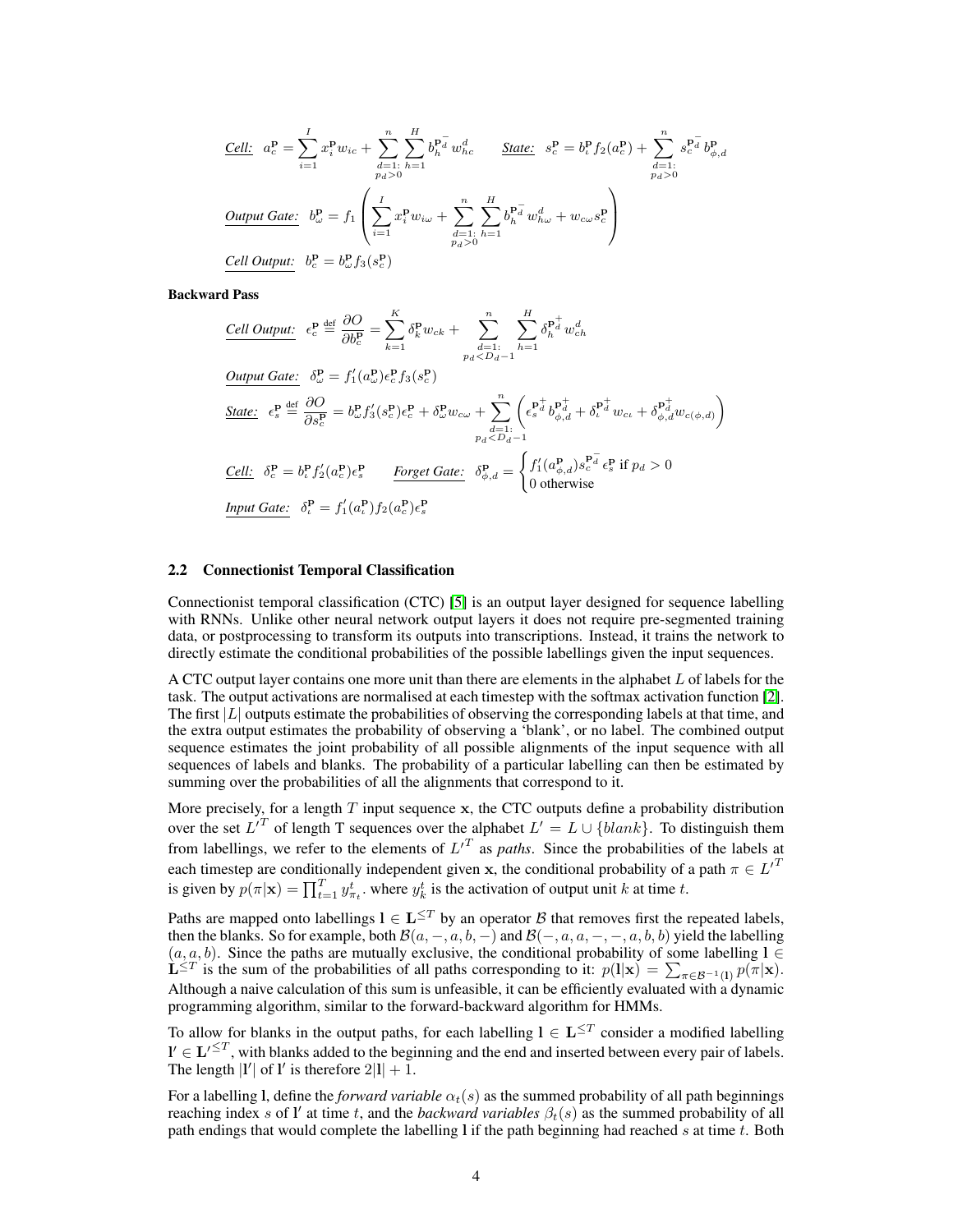the forward and backward variables are calculated recursively [\[5\]](#page-7-6). The label sequence probability is given by the sum of the products of the forward and backward variables at any timestep, i.e.  $p(1|\mathbf{x}) = \sum_{s=1}^{|1'|} \alpha_t(s) \beta_t(s).$ 

Let S be a training set, consisting of pairs of input and target sequences  $(x, z)$ , where  $|z| \le |x|$ . Then the objective function  $O$  for CTC is the negative log probability of the network correctly labelling all of S:  $O = -\sum_{(\mathbf{x},\mathbf{z}) \in S} \ln p(\mathbf{z}|\mathbf{x})$ . The network can be trained with gradient descent by first differentiating  $O$  with respect to the outputs, then using backpropagation through time to find the derivatives with respect to the weights.

Note that the same label (or blank) may be repeated several times for a single labelling l. We define the set of positions where label k occurs as  $lab(1, k) = \{s : l'_s = k\}$ , which may be empty. Setting  $l = z$  and differentiating O with respect to the network outputs, we obtain:

$$
-\frac{\partial O}{\partial a_k^t} = -\frac{\partial \ln p(\mathbf{z}|\mathbf{x})}{\partial a_k^t} = y_k^t - \frac{1}{p(\mathbf{z}|\mathbf{x})} \sum_{s \in lab(\mathbf{z}, k)} \alpha_t(s) \beta_t(s),
$$

where  $a_k^t$  and  $y_k^t$  are respectively the input and output of CTC unit k at time t for some  $(\mathbf{x}, \mathbf{z}) \in S$ .

Once the network is trained, we can label some unknown input sequence x by choosing the labelling l<sup>\*</sup> with the highest conditional probability, i.e.  $l^* = \arg \max_l p(l|\mathbf{x})$ . In cases where a dictionary is used, the labelling can be constrained to yield only sequences of complete words by using the CTC token passing algorithm [\[6\]](#page-7-3). For the experiments in this paper, the labellings were further constrained to give single word sequences only, and the ten most probable words were recorded.

#### <span id="page-4-0"></span>2.3 Network Hierarchy

Many computer vision systems use a hierarchical approach to feature extraction, with the features at each level used as input to the next level [\[15\]](#page-7-9). This allows complex visual properties to be built up in stages. Typically, such systems use subsampling, with the feature resolution decreased at each stage. They also generally have more features at the higher levels. The basic idea is to progress from a small number of simple local features to a large number of complex global features.

We created a hierarchical structure by repeatedly composing MDLSTM layers with feedforward layers. The basic procedure is as follows: (1) the image is divided into small pixel blocks, each of which is presented as a single input to the first set of MDLSTM layers (e.g. a 4x3 block is reduced to a length 12 vector). If the image does not divide exactly into blocks, it is padded with zeros. (2) the four MDLSTM layers scan through the pixel blocks in all directions. (3) the activations of the MDLSTM layers are collected into blocks. (4) these blocks are given as input to a feedforward layer. Note that all the layers have a 2D array of activations: e.g. a 10 unit feedforward layer with input from a 5x5 array of MDLSTM blocks has a total of 250 activations.

The above process is repeated as many times as required, with the activations of the feedforward layer taking the place of the original image. The purpose of the blocks is twofold: to collect local contextual information, and to reduce the area of the activation arrays. In particular, we want to reduce the vertical dimension, since the CTC output layer requires a 1D sequence as input. Note that the blocks themselves do not reduce the overall amount of data; that is done by the layers that process them, which are therefore analogous to the subsampling steps in other approaches (although with trainable weights rather than a fixed subsampling function).

For most tasks we find that a hierarchy of three MDLSTM/feedforward stages gives the best results. We use the standard 'inverted pyramid' structure, with small layers at the bottom and large layers at the top. As well as allowing for more features at higher levels, this leads to efficient networks, since most of the weights are concentrated in the upper layers, which have a smaller input area.

In general we cannot assume that the input images are of fixed size. Therefore it is difficult to choose block heights that ensure that the final activation array will always be one-dimensional, as required by CTC. A simple solution is to collapse the final array by summing over all the inputs in each vertical line, i.e. the input at time t to CTC unit k is given by  $a_k^t = \sum_x a_k^{(x,t)}$  $\binom{x,t}{k}$ , where  $a_k^{(x,y)}$  $\binom{x,y}{k}$  is the uncollapsed input to unit  $k$  at point  $(x, y)$  in the final array.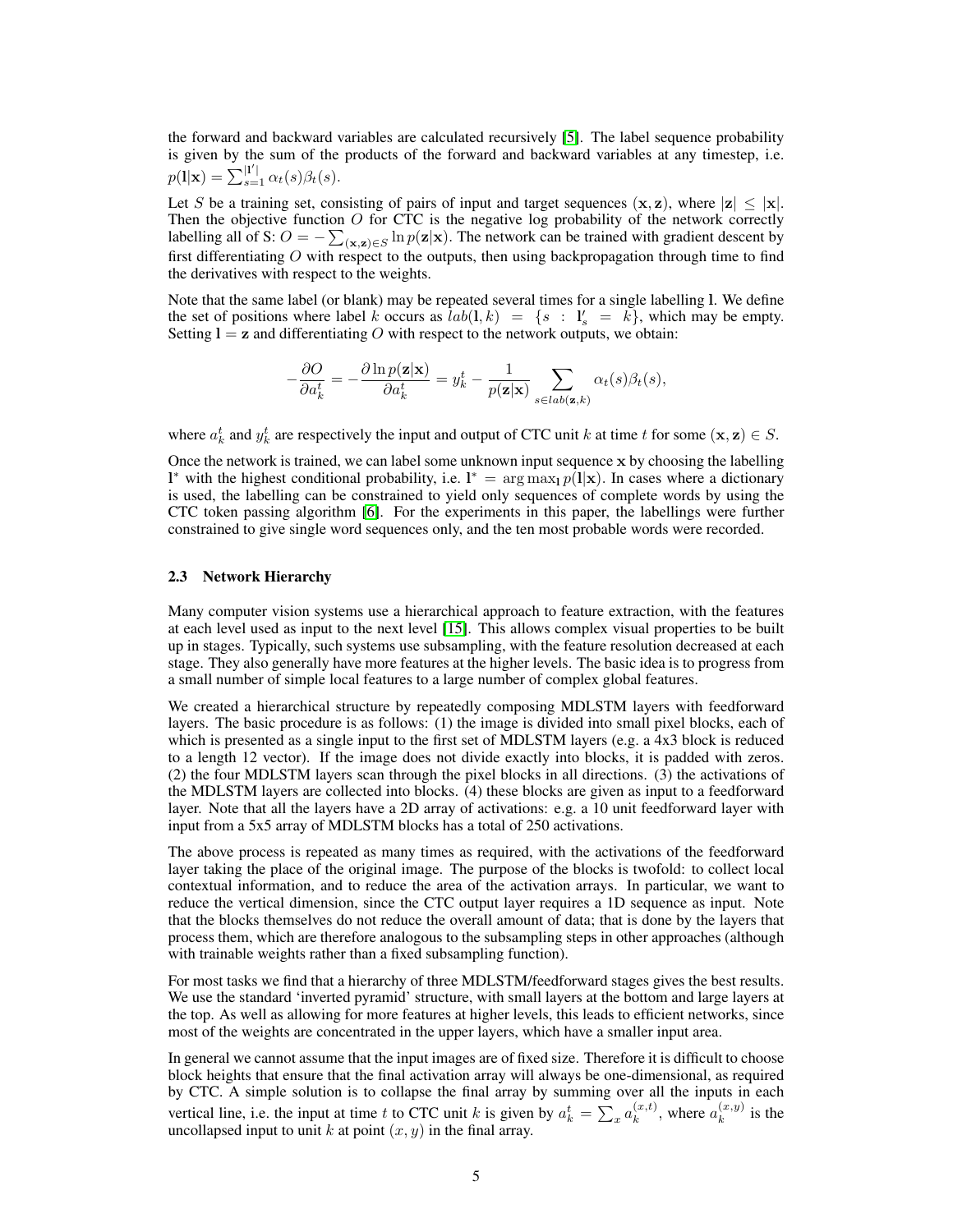

<span id="page-5-1"></span>Figure 2: **The complete recognition system**. First the input image is collected into boxes 3 pixels wide and 4 pixels high which are then scanned by four MDLSTM layers. The activations of the cells in each layer are displayed separately, and the arrows in the corners indicates the scanning direction. Next the MDLSTM activations are gathered into  $4 \times 3$  boxes and fed to a feedforward layer of  $tanh$ summation units. This process is repeated two more times, until the final MDLSTM activations are collapsed to a 1D sequence and transcribed by the CTC layer. In this case all characters are correctly labelled except the second last one, and the correct town name is chosen from the dictionary.

## <span id="page-5-0"></span>3 Experiments

To see how our method compared to the state of the art, we applied it to data from the ICDAR 2007 Arabic handwriting recognition competition [\[12\]](#page-7-15). Although we were too late to enter the competition itself, the organisers kindly agreed to evaluate our system according to the competition criteria. We did not receive the test data at any point, and all evaluations were carried out by them.

The goal of the competition was to identify the postcodes of Tunisian town and village names. The names are presented individually, so it is an isolated word recognition task. However we would like to point out that our system is equally applicable to unconstrained handwriting, and has been successfully applied to complete lines of English text.

## 3.1 Data

The competition was based on the IFN/ENIT database of handwritten Arabic words [\[13\]](#page-7-16). The publically available data consists of 32,492 images of handwritten Tunisian town names, of which we used 30,000 for training, and 2,492 for validation. The images were extracted from artificial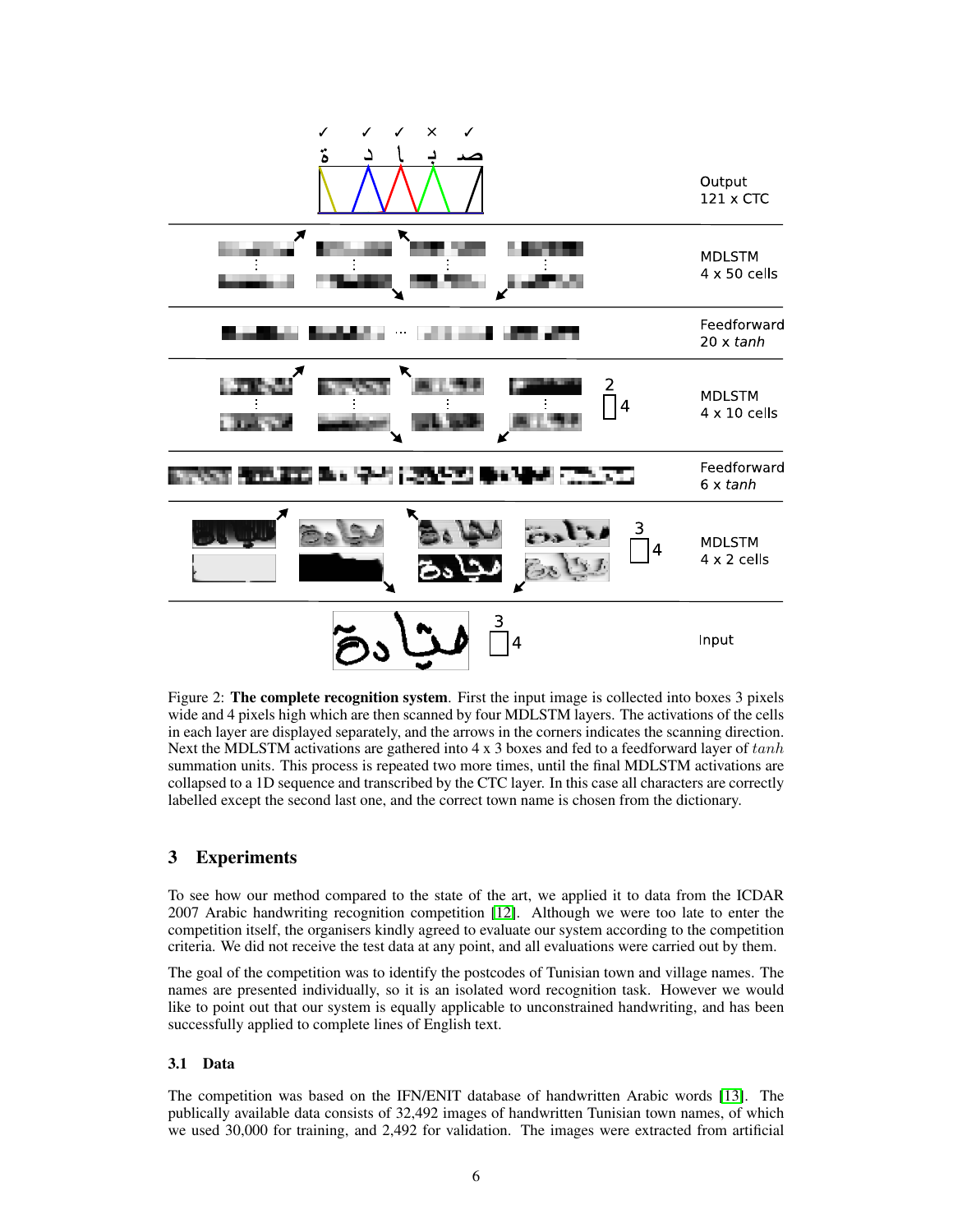<span id="page-6-1"></span>Table 1: Results on the ICDAR 2007 Arabic handwriting recognition contest. All scores are percentages of correctly identified postcodes. The systems are ordered by the 'top 1' results on test set 'f'. The best score in each column is shown in bold.

|                   |       | SET f |        |       | SET S |        |
|-------------------|-------|-------|--------|-------|-------|--------|
| <b>SYSTEM</b>     | top 1 | top 5 | top 10 | top 1 | top 5 | top 10 |
| CACI-3            | 14.28 | 29.88 | 37.91  | 10.68 | 21.74 | 30.20  |
| CACI-2            | 15.79 | 21.34 | 22.33  | 14.24 | 19.39 | 20.53  |
| <b>CEDAR</b>      | 59.01 | 78.76 | 83.70  | 41.32 | 61.98 | 69.87  |
| <b>MITRE</b>      | 61.70 | 81.61 | 85.69  | 49.91 | 70.50 | 76.48  |
| <b>UOB-ENST-1</b> | 79.10 | 87.69 | 90.21  | 64.97 | 78.39 | 82.20  |
| <b>PARIS V</b>    | 80.18 | 91.09 | 92.98  | 64.38 | 78.12 | 82.13  |
| <b>ICRA</b>       | 81.47 | 90.07 | 92.15  | 72.22 | 82.84 | 86.27  |
| <b>UOB-ENST-2</b> | 81.65 | 90.81 | 92.35  | 69.61 | 83.79 | 85.89  |
| <b>UOB-ENST-4</b> | 81.81 | 88.71 | 90.40  | 70.57 | 79.85 | 83.34  |
| <b>UOB-ENST-3</b> | 81.93 | 91.20 | 92.76  | 69.93 | 84.11 | 87.03  |
| SIEMENS-1         | 82.77 | 92.37 | 93.92  | 68.09 | 81.70 | 85.19  |
| <b>MIE</b>        | 83.34 | 91.67 | 93.48  | 68.40 | 80.93 | 83.73  |
| SIEMENS-2         | 87.22 | 94.05 | 95.42  | 73.94 | 85.44 | 88.18  |
| Ours              | 91.43 | 96.12 | 96.75  | 78.83 | 88.00 | 91.05  |

forms filled in by over 400 Tunisian people. The forms were designed to simulate writing on a letter, and contained no lines or boxes to constrain the writing style.

Each image was supplied with a ground truth transcription for the individual characters<sup>[1](#page-6-0)</sup>. There were 120 distinct characters in total. A list of 937 town names and postcodes was provided. Many of the town names had transcription variants, giving a total of 1,518 entries in the complete dictionary.

The test data (which is not published) was divided into sets 'f' and 's'. The main competition results were based on set 'f'. Set 's' contains data collected in the United Arab Emirates using the same forms; its purpose was to test the robustness of the recognisers to regional writing variations. The systems were allowed to choose up to 10 postcodes for each image, in order of preference. The test set performance using the top 1, top 5, and top 10 answers was recorded by the organisers.

#### 3.2 Network Parameters

The structure shown in Figure [2](#page-5-1) was used, with each layer fully connected to the next layer in the hierarchy, all MDLSTM layers connected to themselves, and all units connected to a bias weight. There were 159,369 weights in total. This may sound like a lot, but as mentioned in Section [2.3,](#page-4-0) the 'inverted pyramid' structure greatly reduces the actual number of weight operations. In effect the higher up networks (where the vast majority of the weights are concentrated) are processing much smaller images than those lower down. The squashing function for the gates was the logistic sigmoid  $f_1(x) = 1/(1 + e^{-x})$ , while tanh was used for  $f_2$  and  $f_3$ . Each pass through the training set took about an hour on a desktop computer, and the network converged after 85 passes.

The complete system was trained with online gradient descent, using a learning rate of  $10^{-4}$  and a momentum of 0.9. The character error rate was evaluated on the validation set after every pass through the training set, and training was stopped after 50 evaluations with no improvement. The weights giving the lowest error rate on the validation set were passed to the competition organisers for assessment on the test sets.

## 3.3 Results

Table [1](#page-6-1) clearly shows that our system outperformed all entries in the 2007 ICDAR Arabic recognition contest. The other systems, most of which are based on hidden Markov models, are identified by the names of the groups that submitted them (see [\[12\]](#page-7-15) for more information).

<span id="page-6-0"></span><sup>&</sup>lt;sup>1</sup>At first we forgot that Arabic reads right to left and presented the transcriptions backwards. The system performed surprisingly well, with a character error rate of 17.8%, compared to 10.7% for the correct targets.